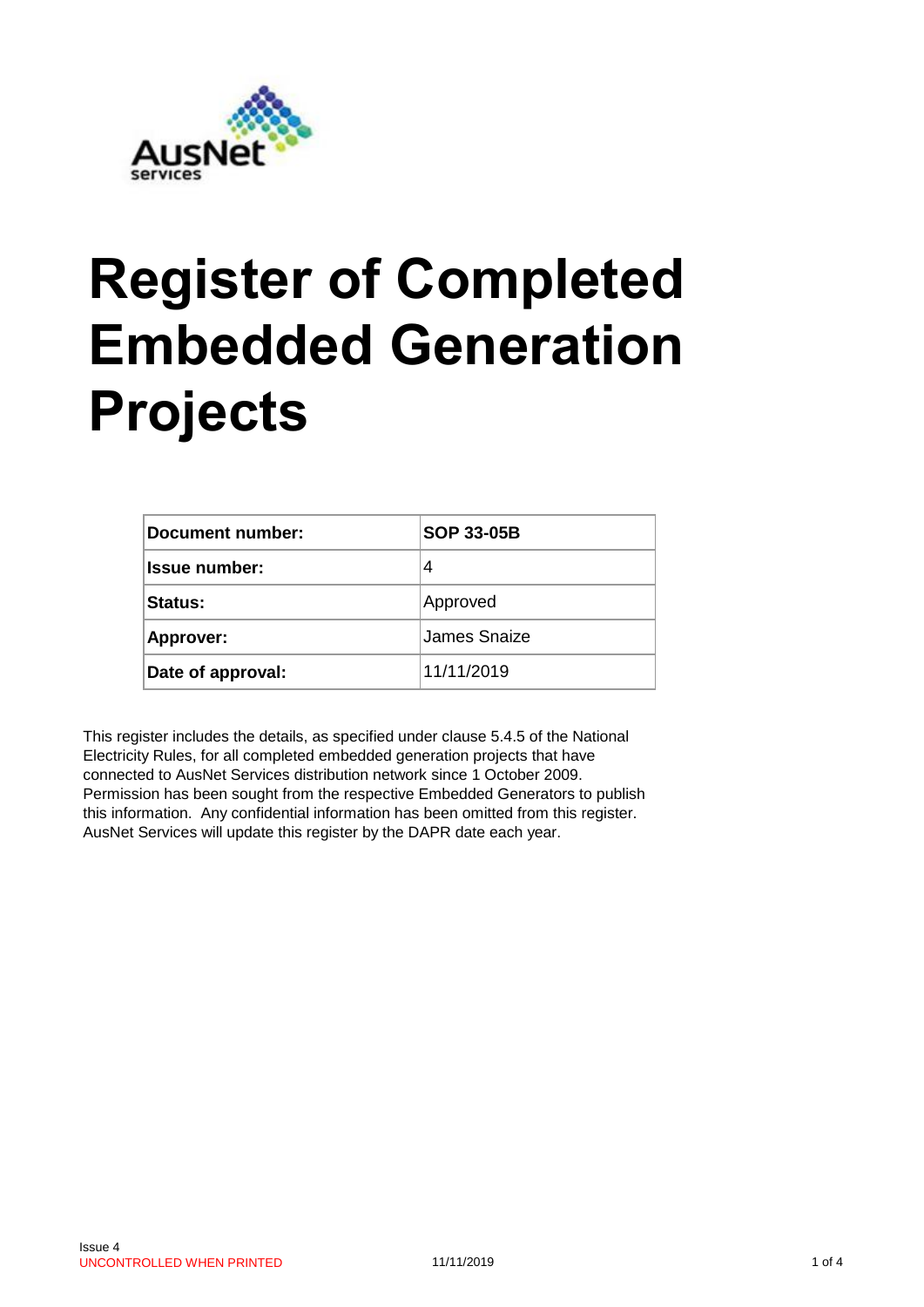| Name       | Location                                                  | Technology of generating unit                                           | <b>Maximum power generation</b>                                                             | <b>Contribution to</b>                                                                                                                                                                                             |                                     | Size and rating $ A \text{ single line diagram of the}$                      | Protection systems and                                                                                                                                                                                                                                                                                                                          | Voltage control and reactive power                                                                                                                                                                                                                                           |
|------------|-----------------------------------------------------------|-------------------------------------------------------------------------|---------------------------------------------------------------------------------------------|--------------------------------------------------------------------------------------------------------------------------------------------------------------------------------------------------------------------|-------------------------------------|------------------------------------------------------------------------------|-------------------------------------------------------------------------------------------------------------------------------------------------------------------------------------------------------------------------------------------------------------------------------------------------------------------------------------------------|------------------------------------------------------------------------------------------------------------------------------------------------------------------------------------------------------------------------------------------------------------------------------|
|            |                                                           | including make and model                                                | capacity of all embedded<br>generating units comprised in<br>the relevant generating system | fault levels                                                                                                                                                                                                       | of the relevant<br>transformer      | connection arrangement                                                       | <b>Communications Systems</b>                                                                                                                                                                                                                                                                                                                   | capability                                                                                                                                                                                                                                                                   |
| Project #1 | Thomson Dam, Victoria<br>(No street address<br>available) | Type: Induction Generator (Hydro)<br>Make: NEBB<br>Model: QG 900 Za 8 L | 7.45MW                                                                                      | 0.68(3ph-g) kA                                                                                                                                                                                                     | 7.8MVA                              | This can not be published<br>due to confidentiality<br>reasons.              | Live line blocking and communication Voltage control: No<br>systems: None (Closest remote<br>controlled switch - MO104)                                                                                                                                                                                                                         | Reactive power capability: 1.1 MVAr                                                                                                                                                                                                                                          |
| Project #2 | Hampton Park, Victoria                                    | Synchronous (bioenergy)<br>Make: Caterpillar<br>Model: 3516LE           | 8.9MW                                                                                       | 1.45 kA (3ph, @<br>22kV sub-<br>transient)                                                                                                                                                                         | 8x 1.25 MVA                         | Refer to the connection<br>diagram within this<br>document                   | Remote Trip and SCADA                                                                                                                                                                                                                                                                                                                           | Yes (22kV Voltage Set Point) and reactive<br>power capability per engine: 1.1 MVAr<br>absolute maximum export capability.<br>However, the connection agreement<br>regulates power factor to range: 0.95 lag<br>(supplying 0.37MVAr) to 0.95 lead<br>(absorbing 0.37MVAr).    |
| Project #3 | Wollert, Victoria                                         | Synchronous (bioenergy)<br>Make: Caterpillar<br>Model: 3516LE           | 8.9MW                                                                                       | 1.14 kA (3ph, @<br>22kV sub-<br>transient)                                                                                                                                                                         | 2.50MVA                             | $7x$ 1.25MVA + 1x Refer to the connection<br>diagram within this<br>document | Remote Trip and SCADA                                                                                                                                                                                                                                                                                                                           | Yes (22.66kV Voltage Set Point) and<br>reactive power capability per engine: 1.1<br>MVAr absolute maximum export<br>capability. However, the connection<br>agreement regulates power factor to<br>range: 0.95 lag (supplying 0.37MVAr) to<br>0.95 lead (absorbing 0.37MVAr). |
| Project #4 | Traralgon, Victoria                                       | Synchronous (gas engine)<br>Make: Caterpillar                           | 10MW                                                                                        | 1.37(3ph-g) kA                                                                                                                                                                                                     | 12.5MVA                             | Refer to the connection<br>diagram within this<br>document                   | Remote controlled switch - TN198 &<br><b>SCADA to incomer CB</b>                                                                                                                                                                                                                                                                                | Voltage control: No and reactive power<br>capability: 0 MVAr                                                                                                                                                                                                                 |
| Project #5 | South Gippsland, Victoria                                 | Asynchronous Generator<br>Make: Senvion SE<br>Model: Senvion SE MM92    | 106.6MW                                                                                     | At 66kV<br><b>Connection Point</b><br>LSSS1: $3$ phase =<br>1.32 kA, 1 phase = $\boxed{\text{Transformers}}$<br>0.32kA<br>At 66kV<br><b>Connection Point</b><br>LSSS2: $3$ phase =<br>1.43 kA, 1 phase =<br>0.29kA | 2 x 33/66kV<br>70MVA Dyn 11<br>ONAF | Refer to the connection<br>diagram within this<br>document                   | Protection: Current differential<br>protection with Distance backup<br>(line), CB Fail, Auto reclose (at LGA<br>and WGI only, no reclose at wind<br>farm), Anti-Islanding Scheme,<br><b>Runback Scheme</b><br>Communication Systems: Current<br>differential protection, Remote Trip,<br>SCADA, Anti-Islanding Scheme,<br><b>Runback Scheme</b> | Voltage control: 0.99 lagging Power Factor<br>(absorbing reactive power). Seek to<br>maintain voltage between 0.95 and<br>1.05p.u at the connection point.<br>Reactive power capability: Wind Farm can<br>operate to a power factor of 0.93 both<br>leading and lagging.     |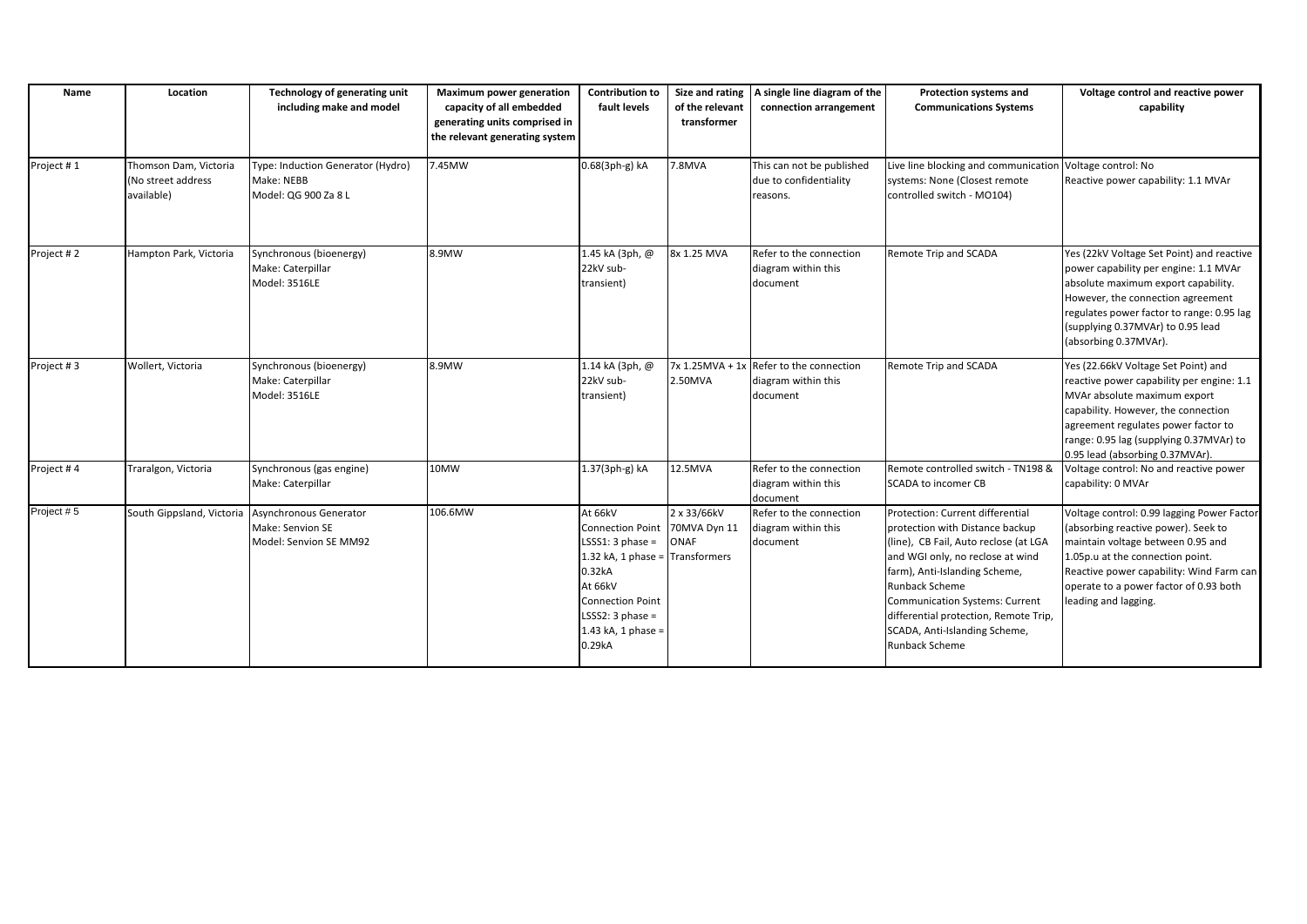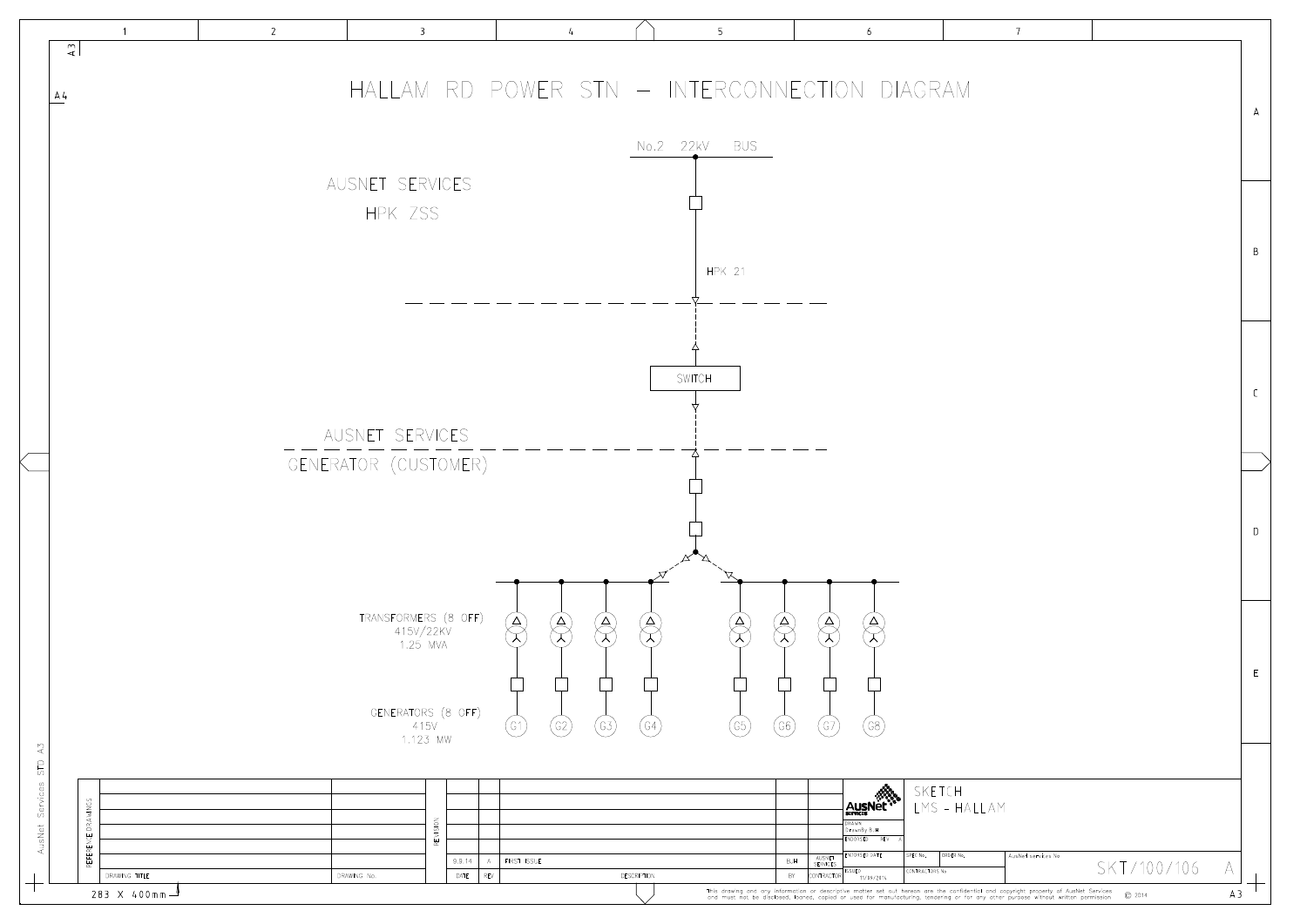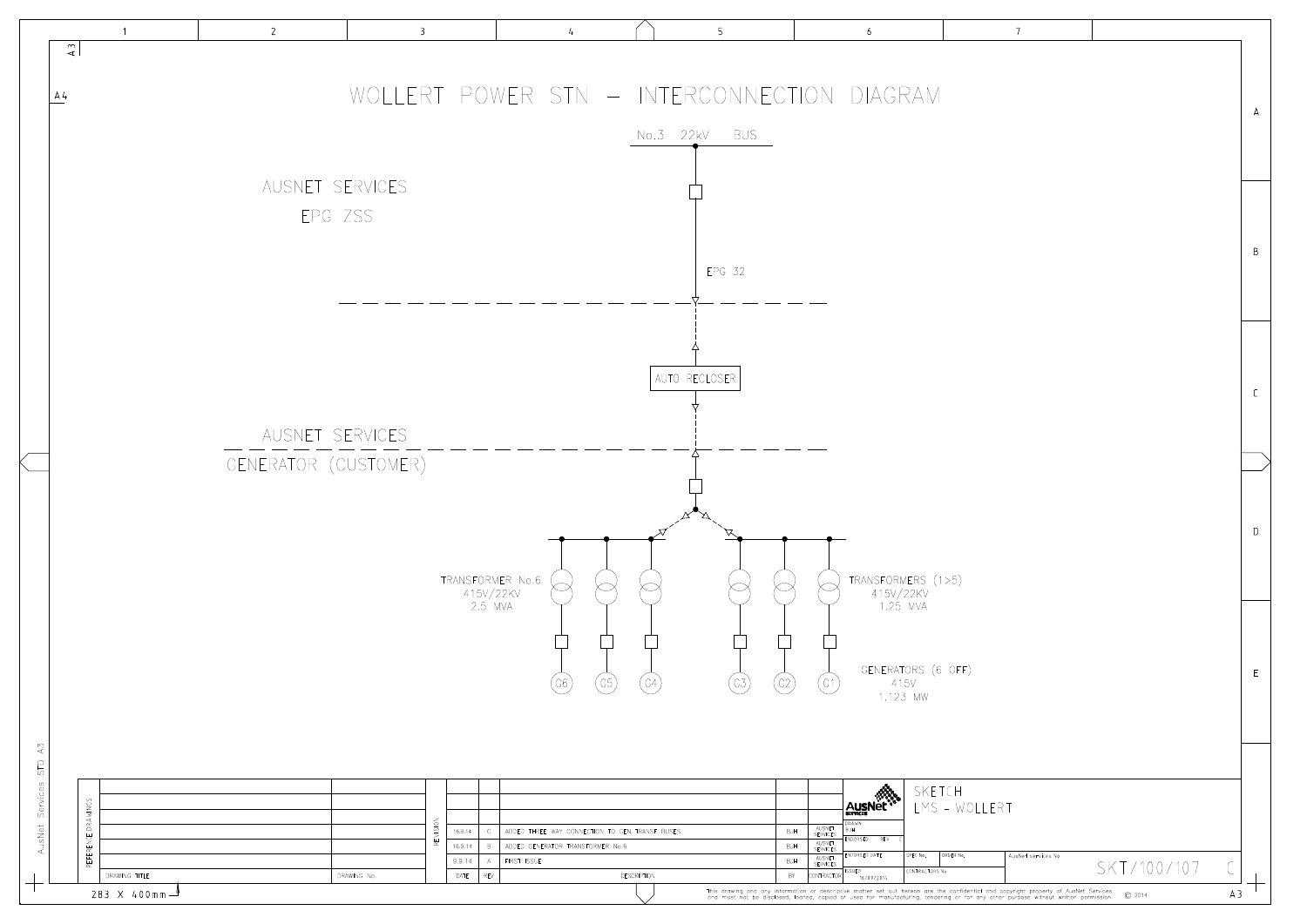